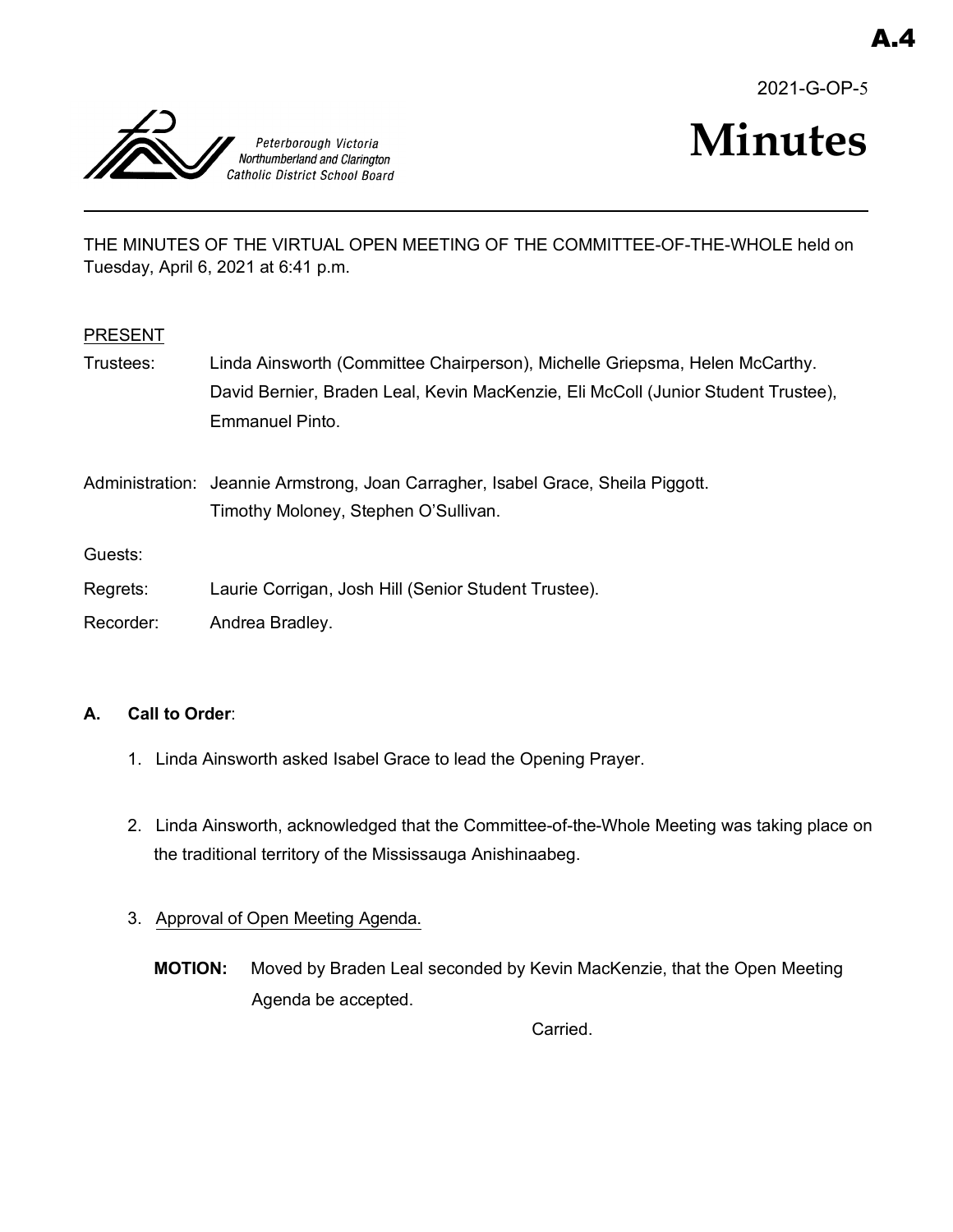4. Declarations of Conflicts of Interest.

There were no conflicts of interest.

- 5. Approval of the Minutes of the Committee-of-the-Whole Open Meeting held on March 8, 2021.
	- **MOTION:** Moved by Emmanuel Pinto, seconded by Braden Leal that the Minutes of the Committee-of-the-Whole – Open Meeting, held on March 8, 2021, be approved. Carried.
- 6. Business Arising from the Minutes.

There was no business arising from the Minutes.

## **B. Recommended Actions/Presentations:**

1. Capital Priorities Program – Submission for 2021-22.

Isabel Grace, Superintendent of Business and Finance, presented the "Capital Priorities Program – Submission for 2021-22" report to the Committee-of-the-Whole and answered questions from Trustees. Projects submitted for the 2021-22 Capital priorities would, if funded, be expected to be completed and open no later than 2024-25 school year. The projects will be allocated on a business case basis. Funding requests are to be submitted by May 21, 2021.

**MOTION:** Moved by David Bernier, seconded by Helen McCarthy that the Committee-ofthe-Whole recommends that the Board approve a project submission to the Ministry of Education for the Capital Priorities Program for 2021-22. The project submission is for funding a new replacement school, including a child care facility, for Cobourg.

Carried.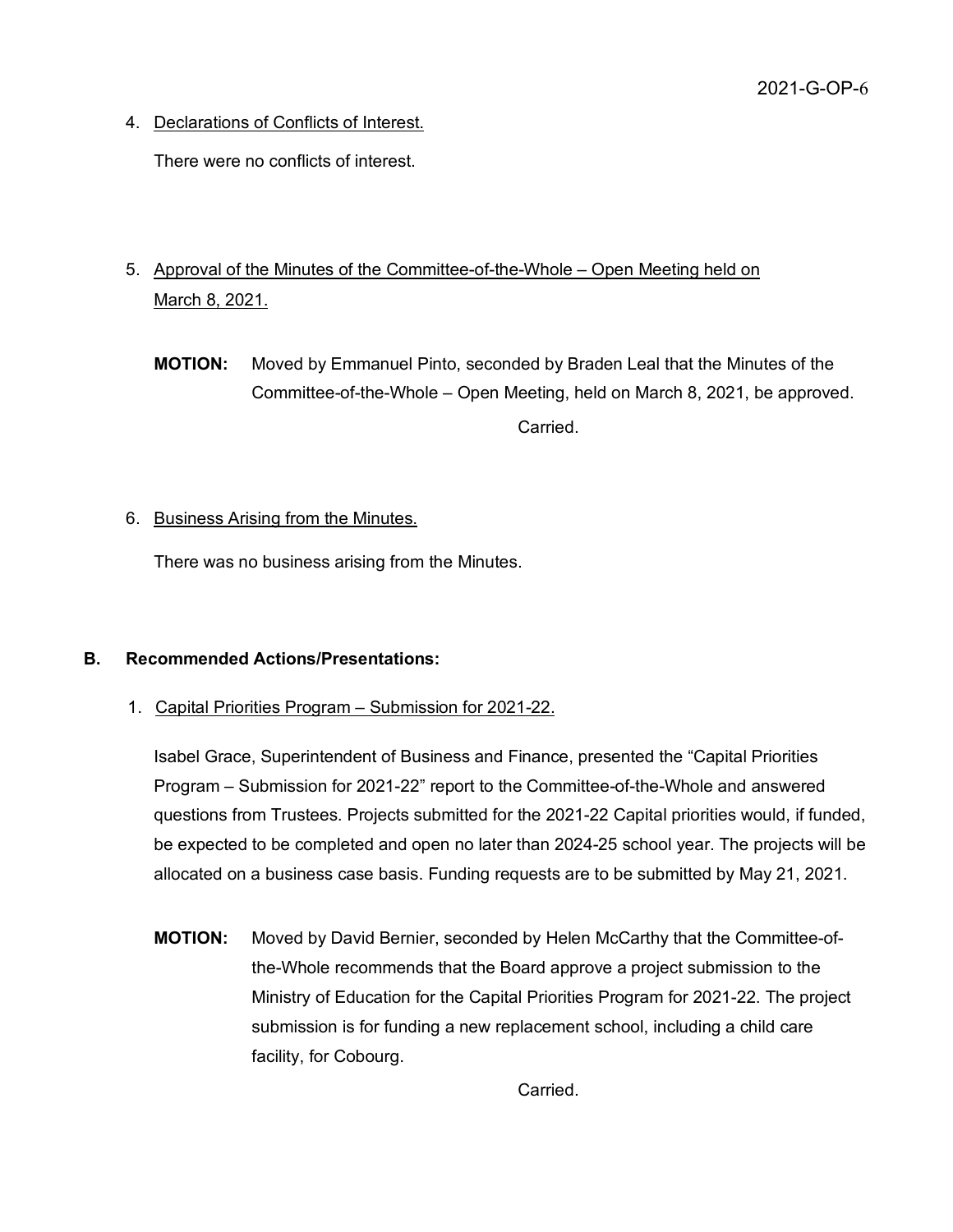## **C. Information Items:**

## 1. Interim Financial Statements as at February 28, 2021.

Isabel Grace, Superintendent of Business and Finance, presented the "Interim Financial Statements as at February 28, 2021" to the Committee-of-the-Whole and answered questions from Trustees.

# 2. Federal Safe Return to Class Fund: 2021 Spring and Summer Learning Opportunities for School Boards.

Isabel Grace, Superintendent of Business and Finance, presented the "Federal Safe Return to Class Fund: 2020-21 Spring and Summer Learning Opportunities for School Boards" report to the Committee-of-the-Whole and answered questions from Trustees. On February 1, 2021 the provincial government made various announcements regarding the allocation of federal funds. Details regarding spring and summer learning opportunities were announced March 25, 2021.

### **D. Old Business:**

There was no old business.

### **E. New Business:**

There was no new business.

### **F. Next Meeting:**

1. Monday, May 10, 2021 – 6:30 p.m.